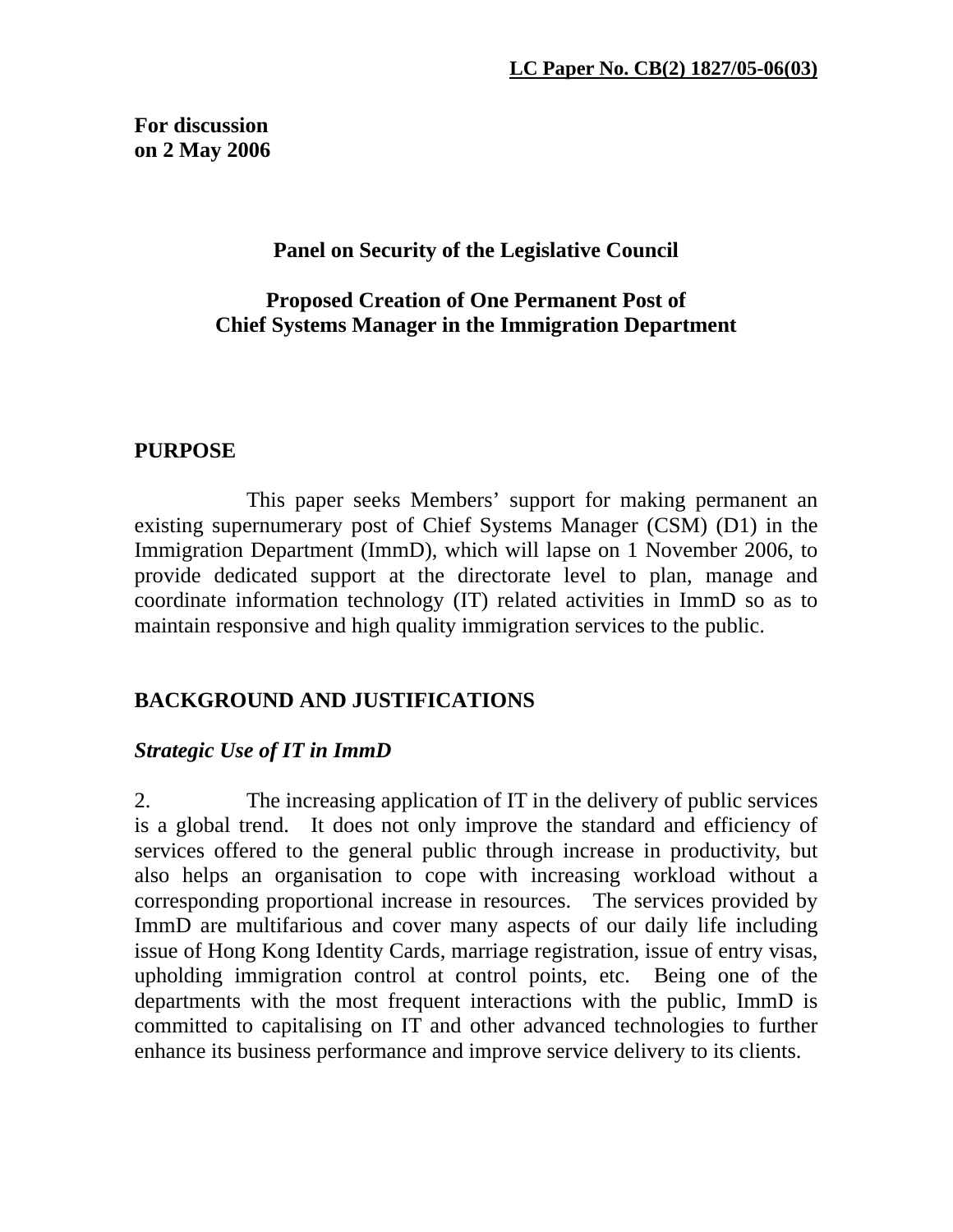3. IT development in ImmD is taken forward in a progressive and co-ordinated manner to achieve synergy through well-defined Information Systems Strategy (ISS) plans. The plans are continuously reviewed to keep pace with technological advancement and changes in business environment. Through implementation of these ISS plans, a number of strategic IT applications have been developed to support different business areas of ImmD. These applications have been fully integrated into the daily business operations of ImmD and become core components of its public services. For example, the Entry/Exit Processing and Records System (EXPRESS) and the Automated Passenger Clearance (APC) and Automated Vehicle Clearance (AVC) Systems provide mission-critical, round-the-clock and efficient boundary control services to cater for the heavy passenger and vehicular traffic. The Smart Identity Card System (SMARTICS) supports the production of smart identity cards for all Hong Kong residents.

### *Size and Complexity of the Computer Systems in ImmD*

4. The computer systems of ImmD are large-scale and complex. They are critical for the handling of large amount of personal data. There are altogether eight core information systems in ImmD, namely the SMARTICS, EXPRESS, APC, AVC, Processing Automation System (PAS), Travel Document Information System (TDIS), Electronic Visit Permit Application System (iPermit) and Operations and Administration Support Information System (OASIS). They have intricate inter-connections (e.g. the interface between SMARTICS and APC/AVC systems). A summary of the functions of these systems is at **Annex A**. The relevant systems were developed at different times with different technologies. It is therefore essential to have the experienced leadership of a directorate IT professional officer to take a holistic and strategic approach in handling all these applications and technologies, to monitor the performance of contractors, and to manage the system performance and interaction to ensure full compatibility and seamless integration with each other and the IT infrastructure. More importantly, ImmD is proactive in the application of IT to support its operations and to continuously enhance its services. The relevant systems and their interfaces have to be upgraded and enhanced from time to time, in the light of evolving public expectations as well as rapid technological advancement. For example, the PAS will be replaced by the Application and Investigation Easy System (APPLIES) in 2006-07.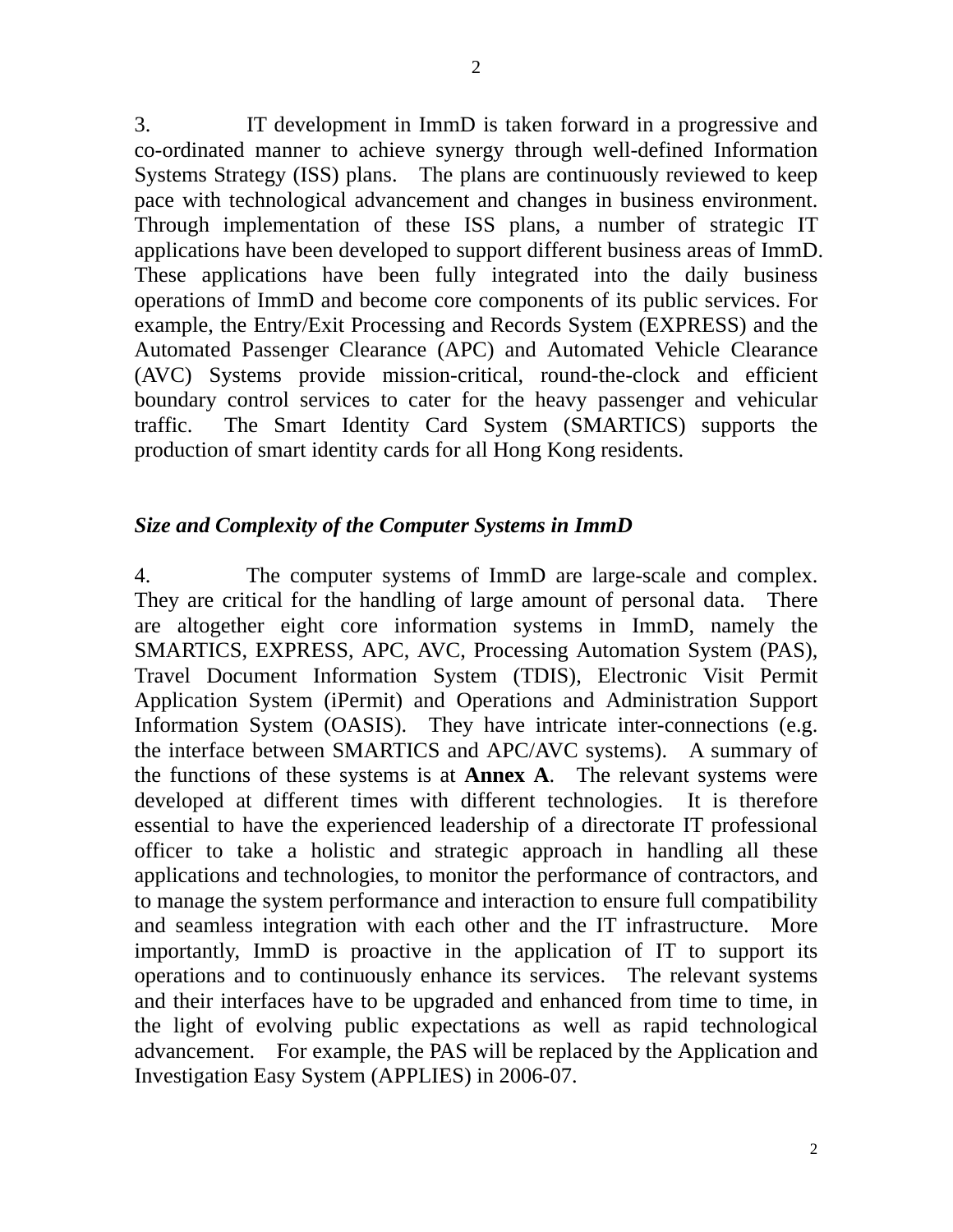5. In terms of IT investment, ImmD is among the highest in all government departments. For the past three consecutive years (2003-04 to 2005-06), more than 30% of the total funding provision under Head 710 Computerisation were allocated to various computer projects of ImmD. With the devolution of IT support from the Office of the Government Chief Information Officer (OGCIO) to client government departments, ImmD set up in April 2001 its own IT Management Unit (ITMU), namely the Technology Services (TS) Division. The establishment of TS Division enables ImmD to assume full ownership of IT management and operations, and facilitates the speedy delivery of IT systems to address its business needs. ImmD has the second largest ITMU among all government departments, currently with a total of some 180 IT professional staff (including civil service and contract staff), just following the Hong Kong Police Force which also has a permanent CSM post.

## *Benefits of ISS Projects*

6. So far, ImmD has launched two information systems strategies. The first ISS (ISS-1), formulated in 1991 and implemented fully in 1995, achieved a saving of 613 posts worth \$200 million per annum at the then prevailing price level. The updated ISS (ISS-2), which commenced development in 2001-02 for completion by 2007, is anticipated to generate a further saving of 530 posts worth \$172 million per annum at the present price level. Through the implementation of these ISS projects, ImmD's efficiency in service delivery is enhanced with simplification of work process and strategic use of IT. Processing time for applications can be shortened with the introduction of a modernised and centralised record system. Greater convenience is rendered to the public, such as the reduction in waiting time at control points made possible by automated immigration clearance. Moreover, with the introduction of APPLIES under ISS-2, the public can submit applications, book appointments, make payments to ImmD through electronic means 24 hours a day and seven days a week. The improved system of record management and retrieval of information developed under ISS-2 will also enable law-enforcement officers to take more effective measures against unlawful employment, illegal immigration, overstaying, human smuggling as well as identity theft and document frauds.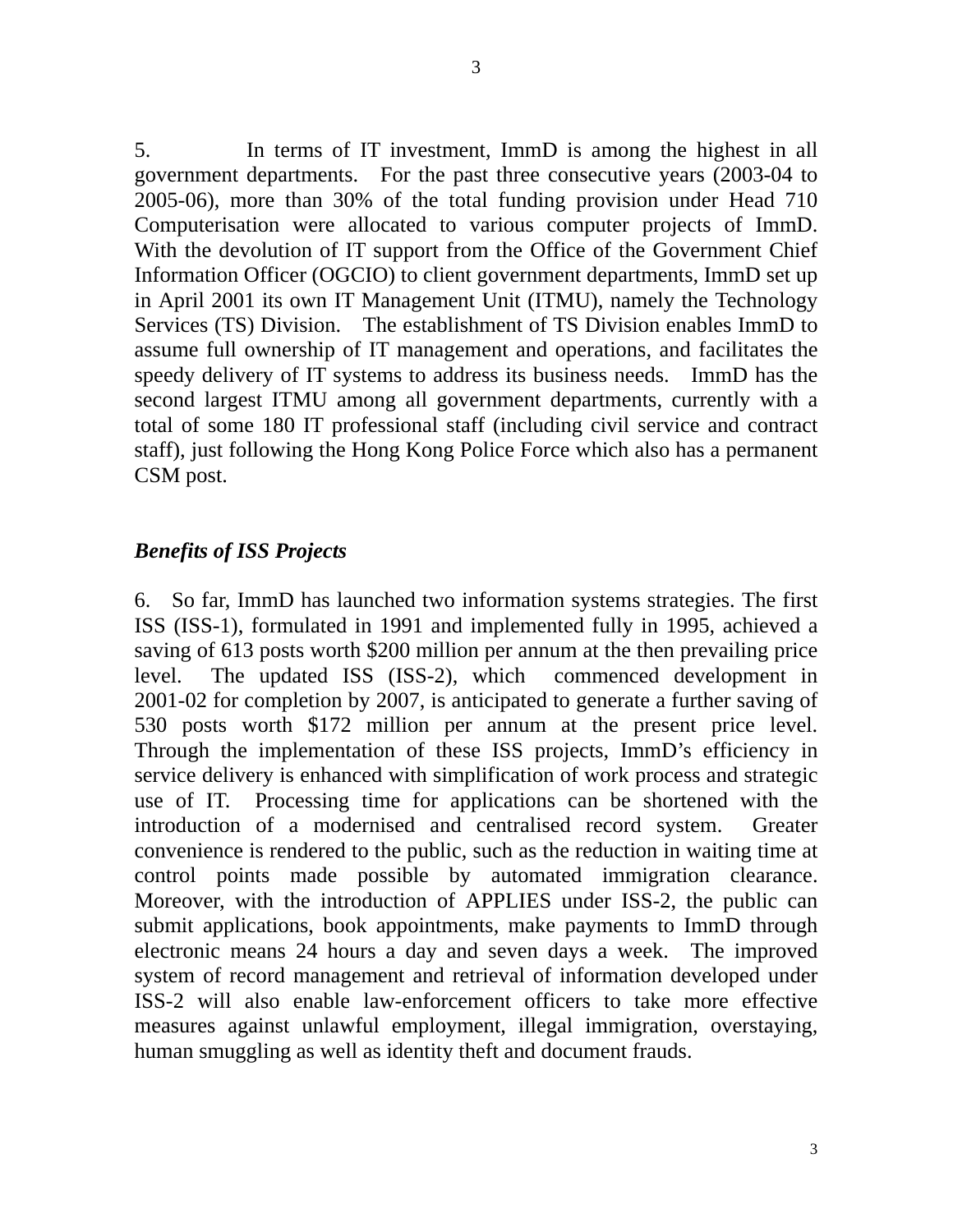## *Major IT Achievements*

## Coping with increasing workload without corresponding increase in resources

7. The workload of ImmD has increased substantially in the past decade. For instance, the number of passengers examined at our cross-boundary control points (air, sea and land inclusive) increased by 108% from 92.1 million in 1995 to 191.3 million in 2005. Cross-boundary vehicular throughput also increased by 73% from 8.4 million in 1995 to 14.6 million in 2005. ImmD's establishment, however, increased at a much slower rate, by 5% from 5 823 posts as at 1 April 1995 to 6 133 posts as at 31 December 2005, when compared to the significant increase in the activities taken on by ImmD. Proper IT application is a key for ImmD to deliver its services more efficiently and effectively.

## External Recognition

8. The efforts of ImmD in developing new IT systems to improve service standards have been recognised by the local and international community. The SMARTICS, which supports the issue of smart identity cards, has won four major IT awards, viz. the Grand Award of the Card Technology Breakthrough Awards of the United States' Card Technology and Security Technology 14th Annual Conference and Exhibition; the top prize in the category of e-Government & Service of the Asia Pacific Information and Communications Technology Awards 2004; the Gold Award of the Application Category of the 6th IT Excellence Awards of the Hong Kong Computer Society; and the Champion of Team Award (Innovation/Application of Technology) of the Civil Service Outstanding Service Award Scheme 2005. The APC system (e-channel) has won the China Nominee Award in the category of e-Government and was chosen to compete for the World Summit Award 2005 on behalf of China. These recognitions help promote the good image of Hong Kong and the HKSAR Government, which in turn facilitates ImmD in the pursuit of international co-operation or agreement on immigration matters such as visa free arrangement. With service delivery and decision-making processes becoming increasingly information-based, ImmD will continue to make every possible effort to provide convenient and quality services to the public with the assistance of IT application.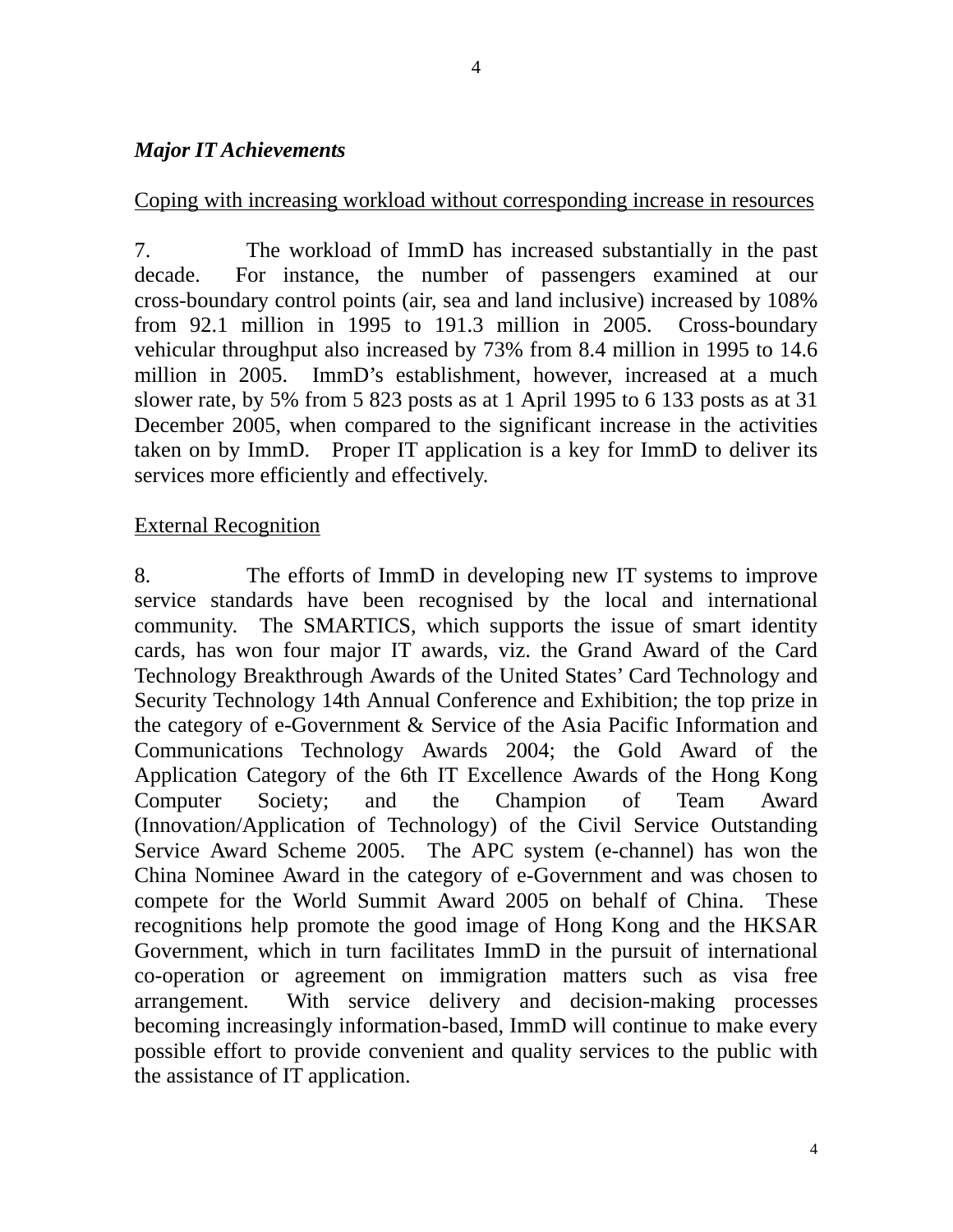5

#### *Need for a Permanent CSM Post*

 $\overline{a}$ 

9. In the light of the strategic importance of IT applications to ImmD for achieving its business objectives and missions, coupled with the rising public aspiration for better services as well as the rapid pace of technological development, ImmD needs to constantly review and update its ISS plans to make full use of IT to support and enhance ImmD's operation and service delivery. For example, new sets of functionalities and upgraded system capacities are required to be put in place in a timely manner to maintain the high productivity and quality of services of ImmD amidst the increasing workload on all fronts. ImmD also needs to review, update and implement its IT strategic plans on an on-going basis under a dynamic operation and technical environment as well as new immigration policies and changing public needs. Having regard to the scale and complexity of current IT installations and applications in ImmD, the above is unlikely achievable without the dedicated inputs of a CSM. The holder of a permanent CSM post 1 will play an essential role in the formulation, review and implementation of ImmD's ISS plans. He/She will also oversee the enhancement of those complicated and inter-dependent IT applications and infrastructure on an on-going basis so as to satisfy the public desire for continuous improvement to ImmD's services.

10. Efficiency aside, system reliability and information security are also very important. Many of the IT applications in ImmD are of large scale, mission-critical with high degree of complexity and inter-dependency. Uninterrupted and high-performance IT service is among ImmD's prime concerns as it is of critical importance to ensure the smooth flow of people and goods across the boundary. These facilities have to be properly managed to uphold their reliability and security under the changing technical and business environments. Given the scale and complexity of the IT systems in ImmD, the management of these sophisticated systems and infrastructure and the need to maintain a high level of information security require the continual services of an experienced technical expert at the directorate level.

11. Apart from maintaining and enhancing the existing production systems, ImmD embarks on new projects from time to time to cope with new

<sup>1</sup> The existing supernumerary CSM post was created in 2001 to assist the then Deputy Director (Identity Card) in steering the smart identity card project. It was extended in 2003 to take on IT-related work for the ISS-2 projects.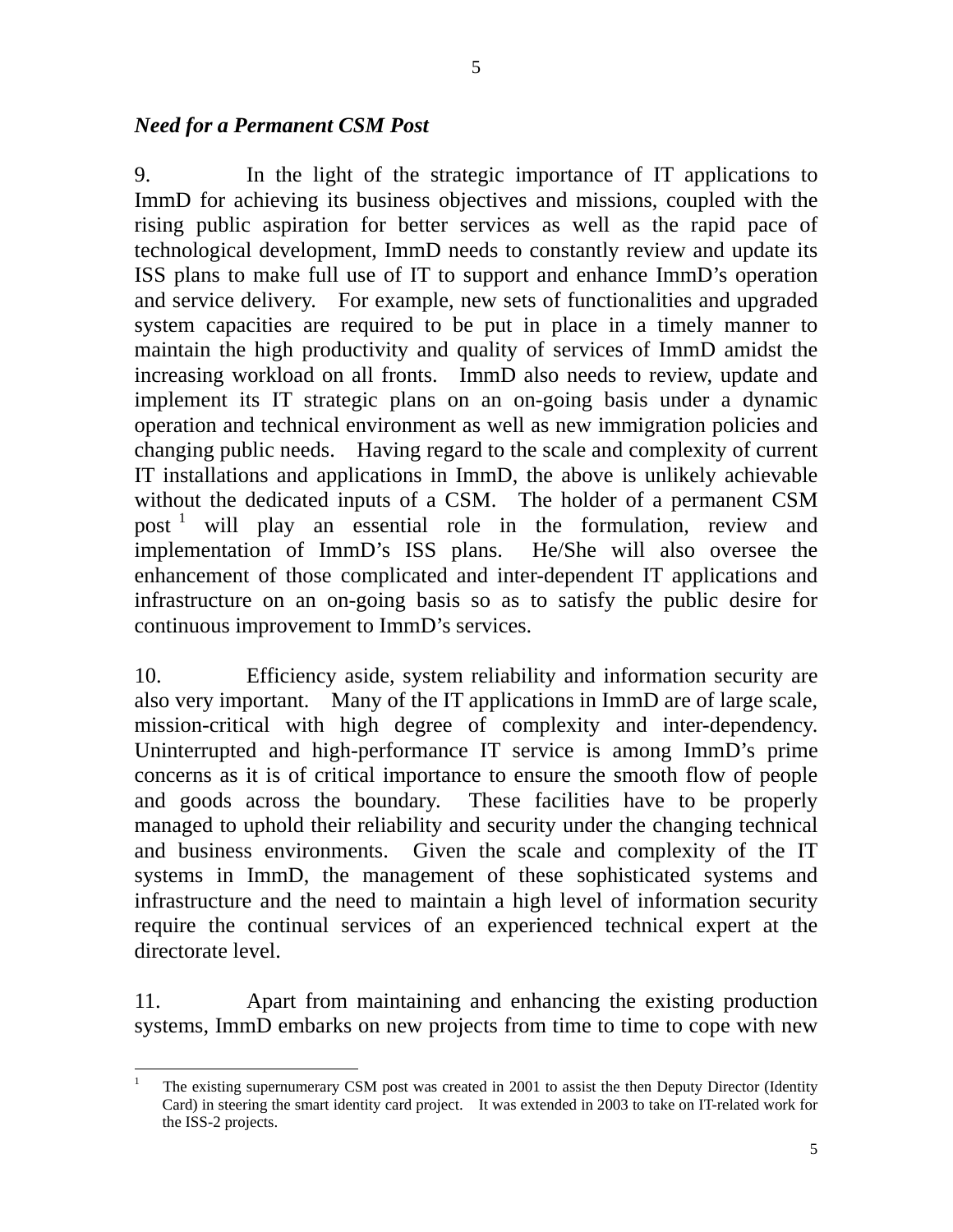business objectives/policies and e-government initiatives. For example, apart from those planned under the current ISS, three major projects with capital outlay ranging from \$90 to \$177 million each were approved by the Finance Committee in 2004-05, namely the installation of necessary computer systems in the Shenzhen Western Corridor and Lok Ma Chau Spur Line Terminus respectively to support the provision of immigration clearance services in these two new control points and the implementation of Electronic Passport System to support the production of biometric passports. These examples illustrate that ImmD needs to implement new project initiatives and adjust priorities from time to time in the light of evolving public expectations and operational needs. It is expected that more new projects will come up continuously to cope with new service initiatives and improvement to public services, such as facilities for electronic travel document holders. Many of the new projects will also likely be large-scale, complicated, mission-critical and time-critical in nature, in the light of considerations such as the need for stringent data protection. They therefore demand technical leadership and oversight at directorate level to ensure their smooth development and implementation.

12. The size and composition of TS Division (currently some 180 IT service staff including four Senior Systems Managers (SSM)) also justify the need for a permanent CSM post to provide continued directorate leadership. As a complex network of interrelations and interactions exists among projects, systems and sub-divisions within TS Division, between TS Division and other divisions within ImmD, and between ImmD and external stakeholders, the CSM will be tasked to set priorities and optimise resource utilisation as well as to balance the technological, economical and strategic factors involved in all major decisions.

13. The CSM post, if turned into permanent establishment, will continue to be accountable to the Assistant Director (Information Systems) (AD(IS)) and departmental organisation structure will remain unchanged. AD(IS) is responsible for overseeing the operation of the Information Systems Branch of ImmD as well as formulating and implementing IT strategies and plans. The CSM post will continue to be responsible for the management of the TS Division, in addition to giving IT-related technical advice and support to AD(IS). In this regard, it is relevant to note that the CSM is the only IT professional officer at the directorate level in ImmD. The main responsibilities of the proposed CSM post as well as the current and proposed departmental organisation structure are at **Annexes B and C**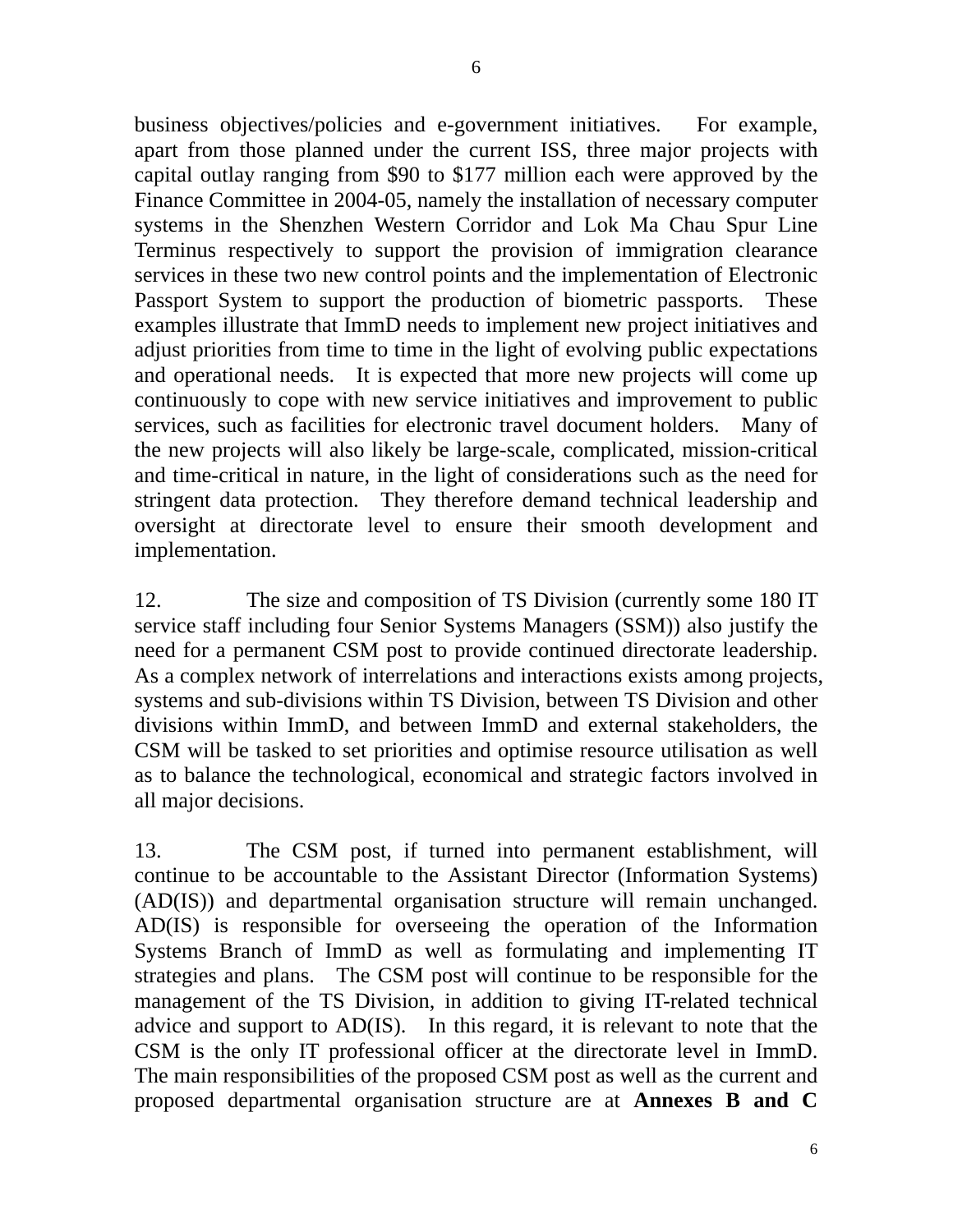respectively.

## **OTHER ALTERNATIVES CONSIDERED**

14. ImmD has critically examined the feasibility of identifying a directorate post within the Department to absorb the duties of the CSM, but has come to the view that such an alternative is not feasible. Existing directorate immigration officers do not have professional competence in IT, though they are heavily involved in IT developments such as formulation of user requirements and data protection safeguards. Moreover, they are already fully occupied with their existing responsibilities relating to immigration entry/exit control, visa policies, enforcement and litigation, personal documentation, administration and management support. The option of extending the CSM post on a supernumerary and time-limited basis is considered undesirable. There is an on-going need for the technical leadership of CSM to maintain effective performance and continuous improvement of existing IT systems in ImmD on a day-to-day basis and to continuously implement new IT project initiatives to cope with the dynamic business environment of the Department.

15. To allow the lapsing of the CSM post will hamper the efficiency, integration and development of various inter-dependent systems in ImmD. We have considered the option of engaging a non-civil service contract staff or a consultant to lead and control the planning, implementation and operation of the various projects and systems in ImmD. However, due to security concern and to avoid potential conflict of interest in dealing with external consultants/service contractors, we are of the view that the work should continue to be taken up by a civil servant. The option of deploying an SSM to take up the CSM's duties is also not feasible. Having regard to the system complexity, project scale and the number of SSMs in the current hierarchy, it is inappropriate to appoint one of the SSMs to assume the leadership and management role.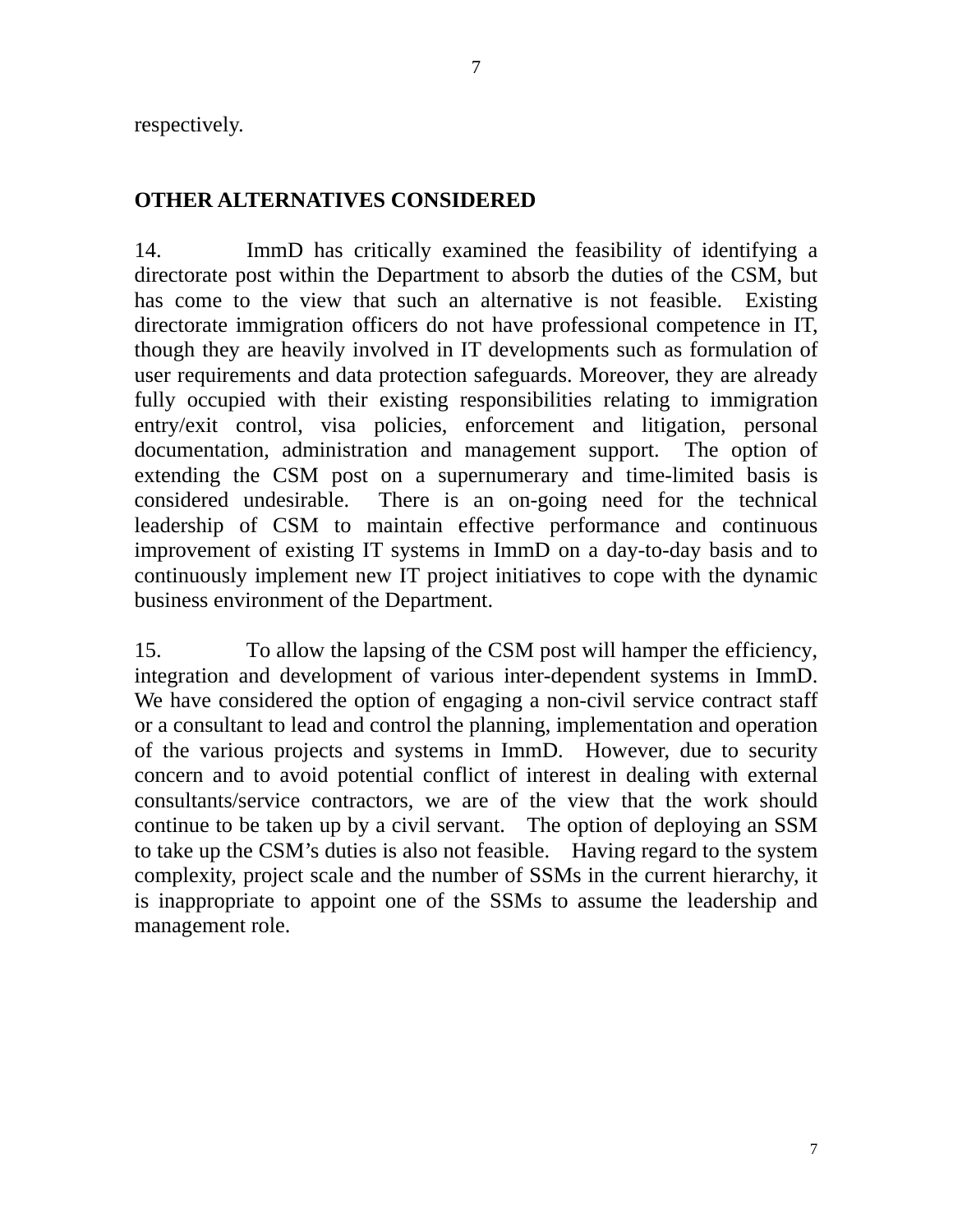## **FINANCIAL IMPLICATIONS**

16. The additional notional annual salary cost of the proposed permanent CSM post (D1) at mid-point is \$1,144,200 and the full annual average staff cost, including salaries and staff on-cost, is \$1,821,000. There are sufficient funds in the 2006-07 Estimates of ImmD to meet the cost of the proposal, which is covered in the Establishment Subcommittee paper ECI(2005-06)6.

# **ADVICE SOUGHT**

17. Subject to Members' views, we will seek the endorsement of the Establishment Subcommittee on 1 June 2006 and the approval of the Finance Committee on 23 June 2006 for the proposed creation of the permanent CSM post with effect from 1 November 2006.

**Security Bureau April 2006**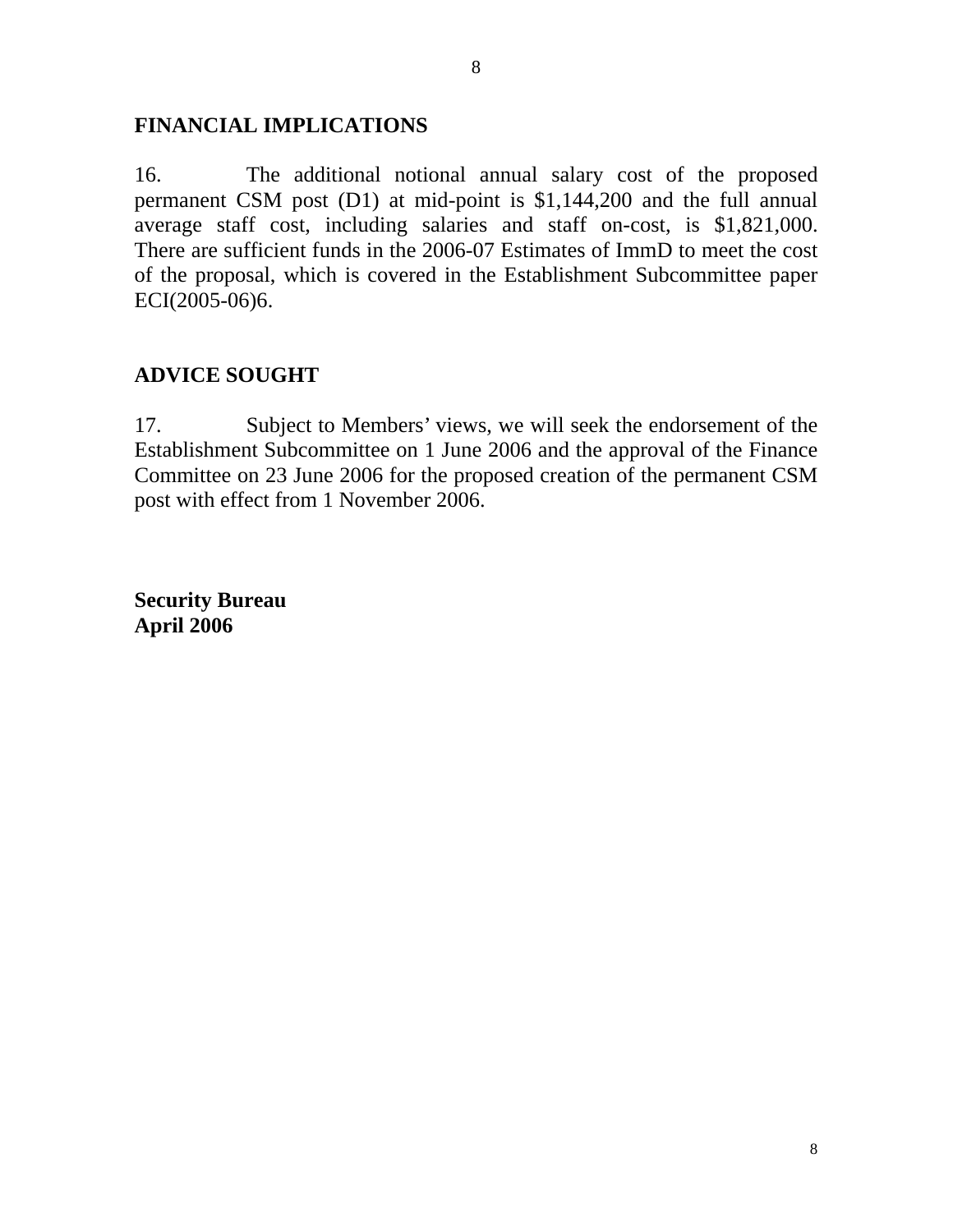## **Annex A**

# **Brief Description of Computer Systems for the Immigration Department (ImmD)**

## *Entry/Exit Processing and Records System (EXPRESS)*

- ! EXPRESS supports the process of immigration clearance at various control points (including the implementation of the Easy Travel Scheme under which Hong Kong permanent residents can travel in and out of Hong Kong producing only their Hong Kong identity cards).
- ! EXPRESS workstations with optical character recognition (OCR) readers and document imaging optical character recognition (DIOCR) readers are installed at counters to support the traditional type of immigration clearance.

## *Automated Passenger Clearance (APC) System*

- ! APC system supports self-service immigration clearance at control points by employing smart card and fingerprint recognition technologies.
- e-Channels (comprising entrance and exit door gates, sensors, industrial personal computers, smart card readers, fingerprint scanners, Liquid Crystal Display monitors, etc.) are set up to enable self-service immigration clearance. CCTV system and Digital Video Recording System are also installed to monitor the traffic flow at the e-Channels.

## *Automated Vehicle Clearance (AVC) System*

- ! AVC system supports self-service immigration clearance of cross-boundary vehicle drivers and passengers on board of vehicles by employing smart card, fingerprint and facial recognition technologies.
- ! AVC lanes comprising entrance and exit display boards, traffic flow light, automated vehicle recognition system (AVRS), vehicle height detector and self clearance checking station are set up at vehicular control points to enable self service clearance. CCTV system and Digital Video Recording System are also installed to monitor the traffic flow.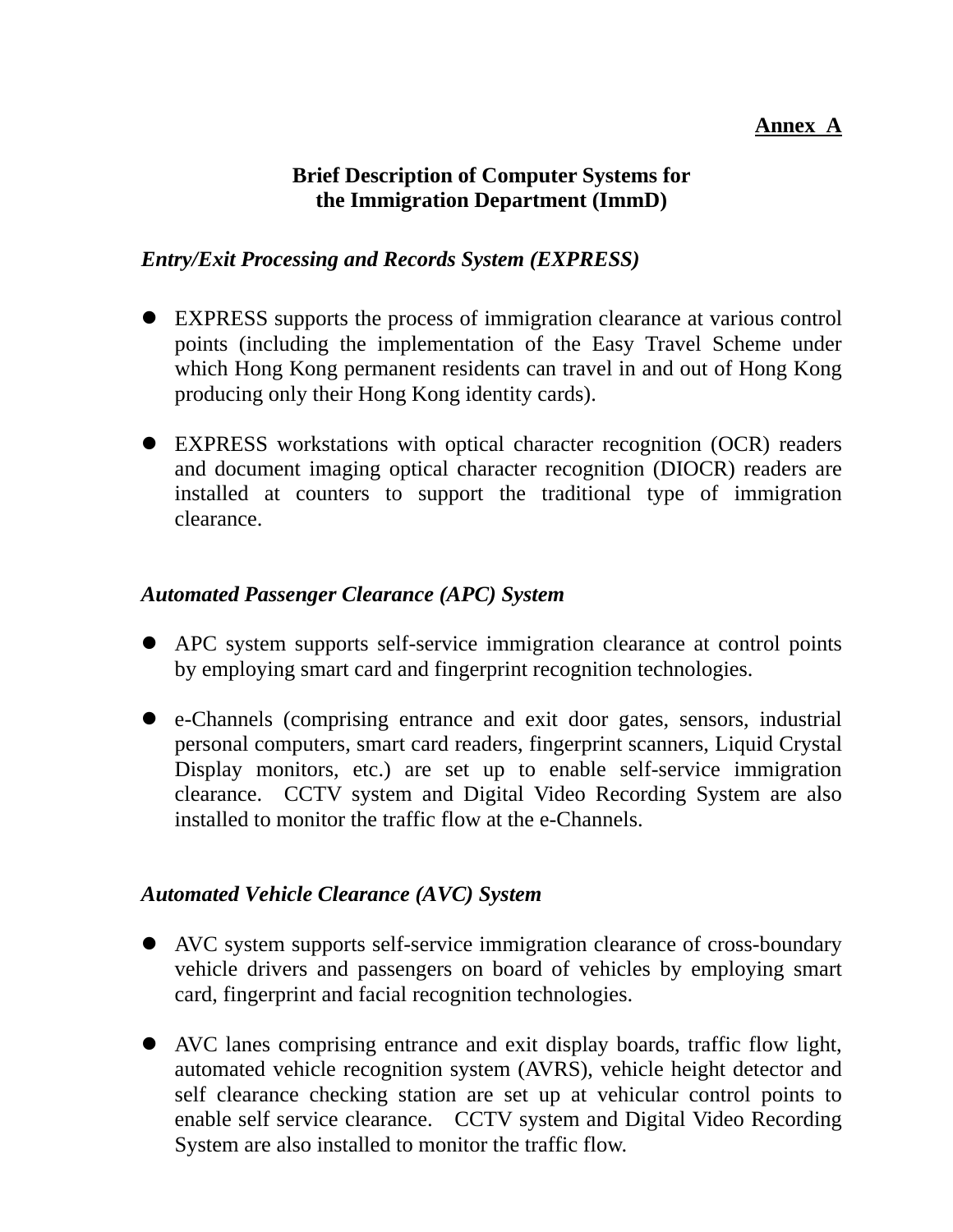## *iPermit System (IPS)*

- ! IPS supports the processing of applications for visit permits submitted by residents of Taiwan and issuing of visit permits to them through electronic means and the related record management.
- ! It also enables on-line record checks so as to help verifying iPermits issued to Taiwan visitors.

## *Smart Identity Card System (SMARTICS)*

- SMARTICS supports the processing, personalisation and issuing of Hong Kong smart identity cards and the related record management.
- ! It also enables on-line record checks through SMARTICS workstations to help verifying the authenticity of Hong Kong identity cards.

## *Travel Document Information System (TDIS)*

- TDIS supports the processing, printing and issuing of HKSAR passports, Documents of Identity for Visa Purposes, Re-entry Permits and Seaman's Identity Books and the related record management.
- It also enables on-line record checks to verify the authenticity of HKSAR passports, Documents of Identity for Visa Purposes, Re-entry Permits and Seaman's Identity Books.

## *Processing Automation System (PAS)*

- ! PAS is an on-line computer system which supports processing of applications for visas and permits and registration of births, deaths and marriages. This system automates the process from the receipt of application to the issue of documents and collection of fee.
- It also produces management reports for performance monitoring and policy reviewing.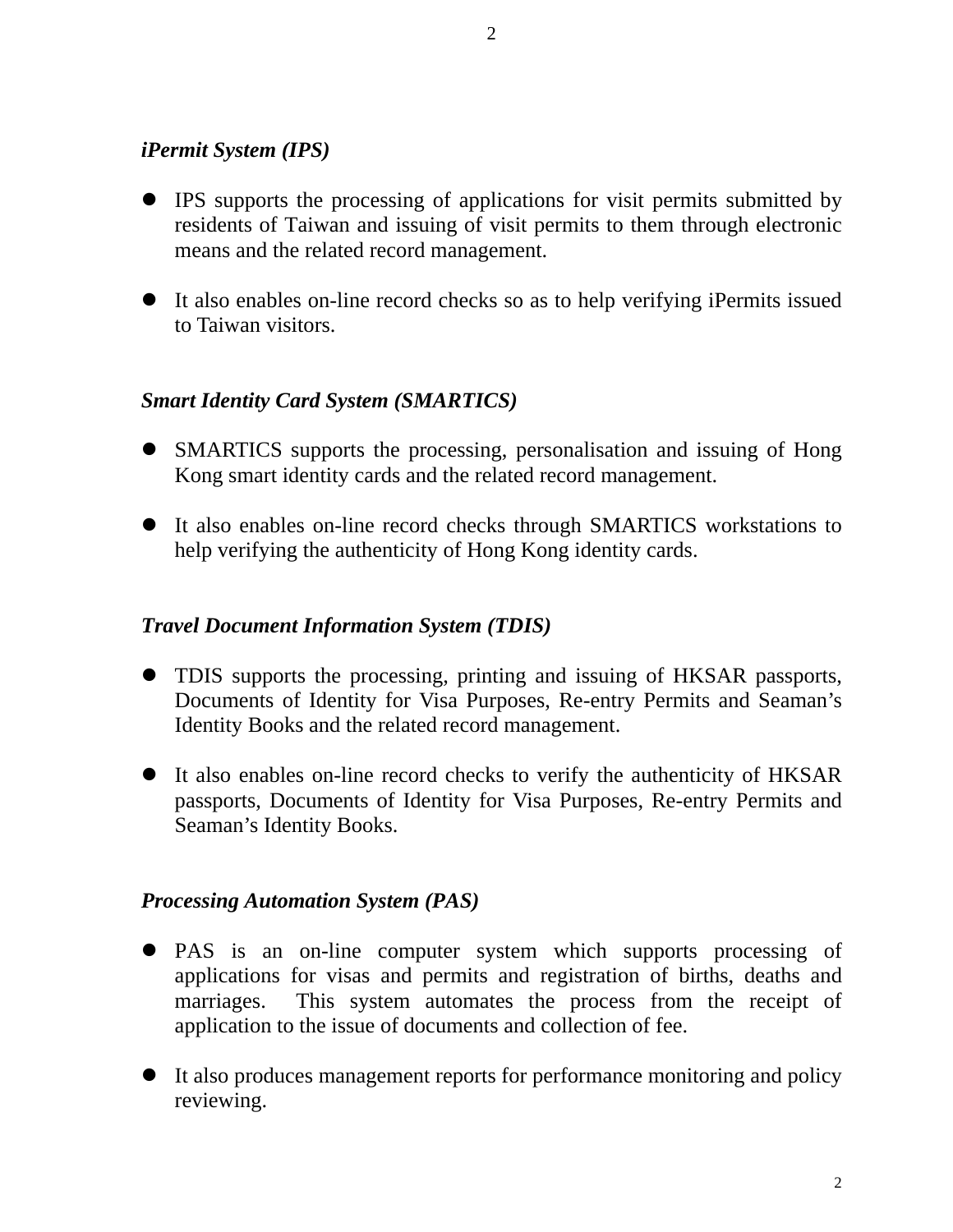## *Operations and Administration Support Information System (OASIS)*

- ! OASIS is an on-line information system which aims at enhancing productivity in operational and administrative areas. It facilitates management of information relating to personnel, stores and inventory. It also supports electronic compilation of duty roster for automated staff deployment at control points.
- ! OASIS contains four sub-systems, viz., Duty Roster Information System (DUTYS), Management Information System (MIS), Personnel Information System (PIS) and Stores and Inventory System (SIS).
- ! Besides, OASIS also provides an effective and efficient means for file and mail exchanges in electronic form among OASIS users.
- ! OASIS workstations and administrative network are installed to provide an effective and efficient means for communication in electronic form amongst immigration offices.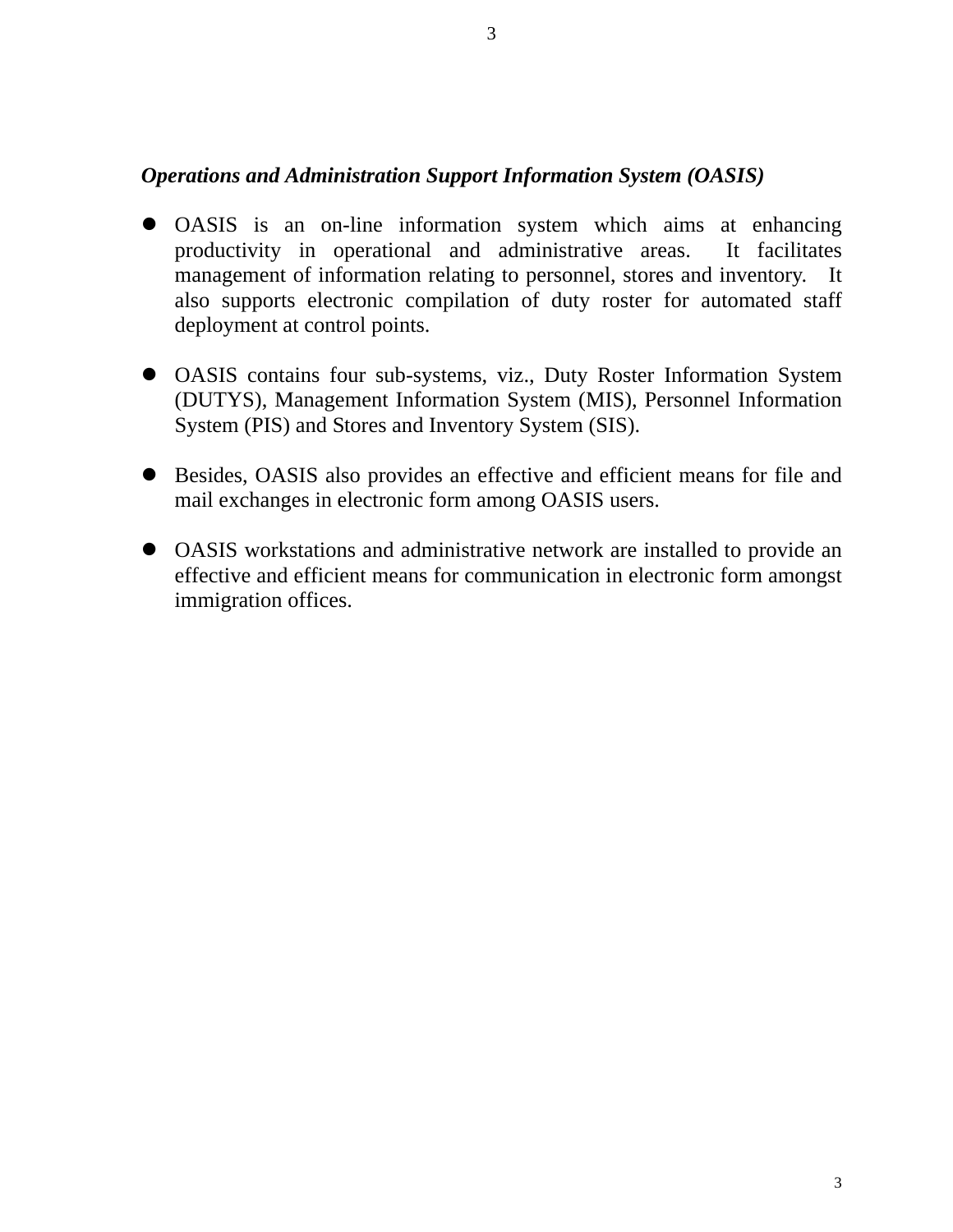## **Annex B**

## **Main Responsibilities of the Proposed Chief Systems Manager Post**

- 1. To oversee the computer operations and system maintenance/development within ImmD, and be responsible for the manpower planning, staff management, resource allocation and staff development of the TS Division in ImmD;
- 2. To formulate management and deployment strategies for building IT infrastructure, systems architecture, applications systems and database management;
- 3. To facilitate the re-engineering of ImmD's business processes through the use of IT;
- 4. To formulate, recommend and execute strategies for the procurement of IT services and computer equipment;
- 5. To advise on matters related to the IT security policy and security framework in ImmD, assist in their maintenance and upholding and establish appropriate checks and balances to ensure their compliance;
- 6. To advise on all IT related technical and policy matters and on technology management, promote government's IT standard and practices and enhance IT awareness and competence for ImmD;
- 7. To act as the IT consultant of ImmD and the central liaison point between the Department and OGCIO on matters concerning service-wide IT standards and initiatives, technology infrastructure and IT manpower deployment; and
- 8. To participate in the development of inter-agency systems in the Government and maintain interoperability with these systems.